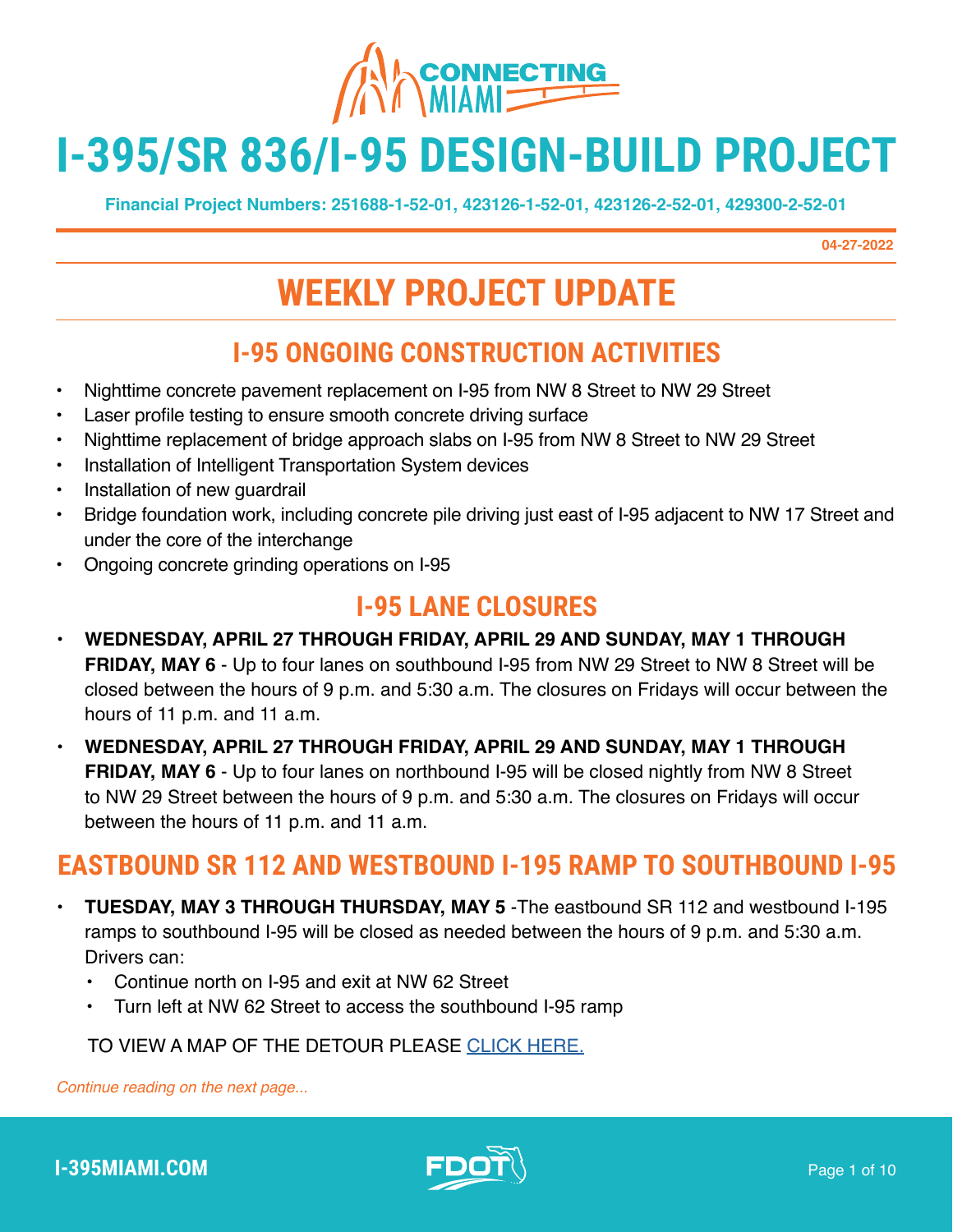#### **CLOSURE OF THE NORTHBOUND I-95 RAMP TO I-195 EAST/MIAMI BEACH (EXIT 4A)**

**• TUESDAY, MAY 3 THROUGH THURSDAY, MAY 5** - The northbound I-95 ramp to I-195 East/ Miami Beach (Exit 4A) will be closed as needed between the hours of 9 p.m. and 5:30 a.m. Drivers can continue north on I-95 to access the I-195 East/Miami Beach ramp (Exit 4B) located north of NW 32 Street.

#### **NORTHBOUND I-95 RAMP TO EASTBOUND I-395 DETOUR**

- **• TUESDAY, MAY 3** The northbound I-95 ramp to eastbound I-395 will be closed between the hours of 9 p.m. and 5:30 a.m. Drivers can:
	- Exit at the NW 2 Street ramp (Exit 2B)
	- Continue north on NW 3 Avenue, then turn right on NW 8 Street
	- Continue east on NW/NE 8 Street
	- Turn left on Biscayne Boulevard to access A1A North/Miami Beach

TO VIEW A MAP OF THE DETOUR PLEASE [CLICK HERE.](https://www.i395-miami.com/alerts/details/Alert-395-95NB-06142019.pdf)

#### **SOUTHBOUND I-95 RAMP TO WESTBOUND SR 836 LANE CLOSURE**

**• WEDNESDAY, APRIL 27 AND THURSDAY, APRIL 28** – One lane on the southbound I-95 ramp to westbound SR 836 will be closed between the hours of 9 p.m. and 5:30 a.m.

#### **NW 17 STREET DAYTIME LANE CLOSURE UNDER I-95**

**• WEDNESDAY, APRIL 27 THROUGH FRIDAY, APRIL 29 AND SUNDAY, MAY 1 THROUGH FRIDAY, MAY 6** - One travel lane on NW 17 Street under I-95 will be closed as needed between the hours of 9 a.m. and 3:30 p.m. Drivers can use NW 20 Street as an alternate route.

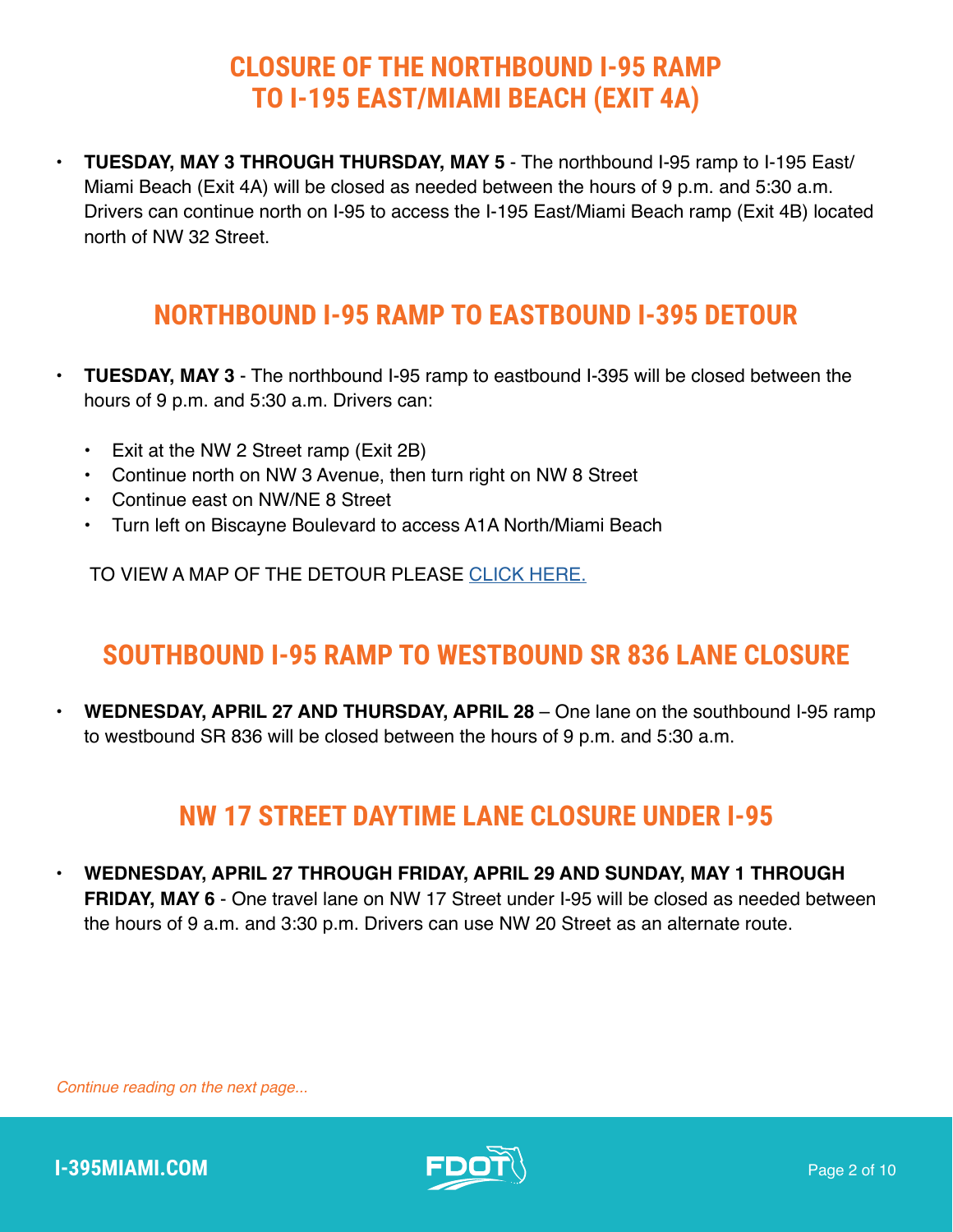#### **I-395 ONGOING CONSTRUCTION ACTIVITIES**



- Construction of a temporary westbound I-395 bypass from just west of NE 1 Avenue to North Miami Avenue
- Nighttime Auger Cast Pile installation for support tower foundations from east of Biscayne Boulevard to NE 1 Avenue between I-395 and NE 13 Street
- Driving steel pipes into the ground adjacent to North Miami Avenue and just north of I-395
- Construction of bridge piers at the Overtown Plaza alleyway between NW 3 Avenue and NW 4 Avenue
- Erection of bridge segments between NW 1 Place and NW 3 Avenue
- Foundation construction for signature bridge arch 1 located north of I-395 and just west of NE 2 Avenue
- Removal of concrete molds at arch 2 located north of I-395 and just west of NE 2 Avenue
- Excavation of signature bridge arch 5 east of Biscayne Boulevard adjacent to NE 13 Street

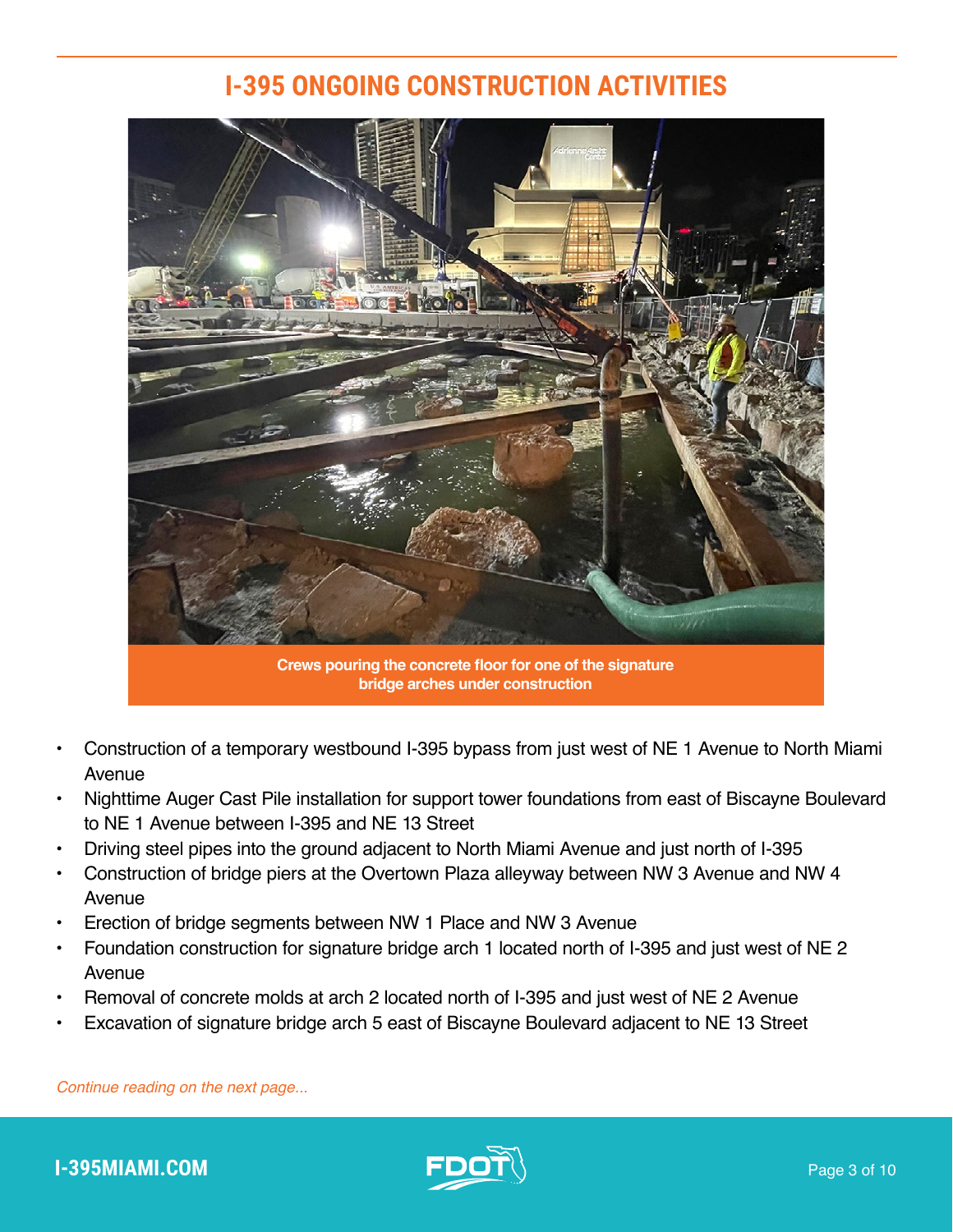- Hammering/driving of steel pipes and sheets into the ground adjacent to I-395 adjacent to NE 2 Avenue
- Preparation for the next concrete pour at the signature bridge center pier foundation located between Biscayne Boulevard and NE 2 Avenue just north of I-395
- Construction of bridge foundations and piers adjacent to I-395 from North Bayshore Drive to west of NW 3 Avenue
- Placement of bridge segments west from North Miami Avenue to the rail tracks south of I-395
- Construction of new entrance ramp to westbound I-395 just west of North Miami Avenue
- Nighttime roadway operations on I-395 from MacArthur Causeway to I-95

#### **I-395 MAINLINE LANE CLOSURES**

- **• WEDNESDAY, APRIL 27 THROUGH FRIDAY, APRIL 29 AND SUNDAY, MAY 1 THROUGH FRIDAY, MAY 6** - One lane on mainline eastbound I-395 will be closed from I-95 to Biscayne Boulevard between the hours of 10 p.m. and 5:30 a.m.
- **• WEDNESDAY, APRIL 27 THROUGH FRIDAY, APRIL 29 AND SUNDAY, MAY 1 THROUGH FRIDAY, MAY 6** – Up to two lanes on mainline westbound I-395 will be closed from Biscayne Boulevard to I-95 between the hours of 10 p.m. and 5:30 a.m.

## **WESTBOUND I-395 RAMP TO NORTHBOUND I-95 DETOUR**

- **• SUNDAY, MAY 1 THROUGH THURSDAY, MAY 5**  The westbound I-395 ramp to northbound I-95 will be closed between the hours of 10 p.m. and 5:30 a.m. Drivers can:
	- Access the southbound I-95 ramp
	- Exit at SW 7 Street/Brickell Avenue (Exit 1B), then turn left at SW 8 Street
	- Enter the northbound I-95 ramp, then continue north on I-95

TO VIEW A MAP OF THE DETOUR PLEASE [CLICK HERE](https://i395-miami.com/alerts/details/Alert-395-WB395NB95-Map.pdf)

#### **NIGHTTIME NE 1 AVENUE DETOUR**

**• WEDNESDAY, MAY 4 AND THURSDAY, MAY 5** - NE 1 Avenue will be closed from NE 13 Street to I-395 between the hours of 10 p.m. and 5:30 a.m. to allow the contractor to clean out drainage pipes.

*Continue reading on the next page...*



**I-395MIAMI.COM Page 4 of 10**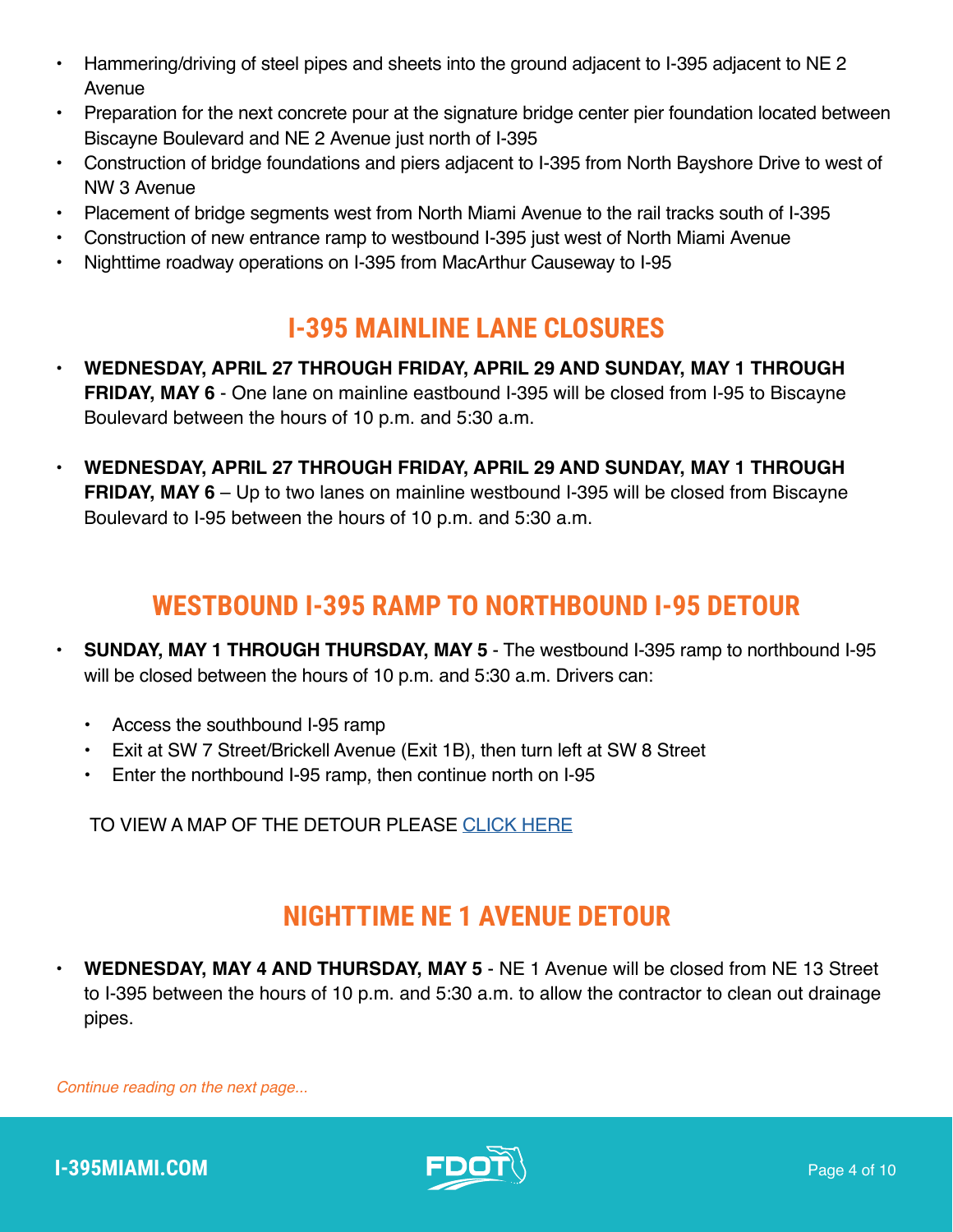- Drivers north of I-395 can:
	- Go west on NE 14 Street, turn left on North Miami Avenue
	- Turn left on NE 10 Street to connect with NE 1 Avenue
- Drivers south of I-395 can:
	- Turn left on NW 13 Street to connect with NE 1 Avenue
	- Turn right on NE 10 Street, then turn left on Biscayne Boulevard

TO VIEW A MAP OF THE DETOUR PLEASE [CLICK HERE](https://i395-miami.com/alerts/details/Alert-395-NE1-Map2.pdf).

#### **NORTH MIAMI AVENUE DETOUR**

**• WEDNESDAY, MAY 4 THROUGH FRIDAY, MAY 6** - All lanes on North Miami Avenue will be closed between NE 13 Street and just south of I-395 between the hours of 10 p.m. and 5:30 a.m. Drivers can:

- Go west on NW 14 Street, then turn left at NW 3 Avenue
- Continue south on NW 3 Avenue to NW 10 Street
- Turn left at NW 10 Street to connect with North Miami Aven

TO VIEW A MAP OF THE DETOUR PLEASE [CLICK HERE.](https://i395-miami.com/alerts/details/Detour-NMiamiAveSB-NE13ST.pdf)

**NOTE: NE 1 Avenue and North Miami Avenue will not be closed at the same time.**

#### **CLOSURE OF NW 3 AVENUE FOR SEGMENT INSTALLATION**

- **• SUNDAY, MAY 1 THROUGH FRIDAY, MAY 6** -NW 3 Avenue will be closed from NW 14 Street to NW 15 Street between the hours of 10 p.m. and 5:30 a.m. to allow the contractor to install bridge segments over the roadway.
- Northbound drivers on NW 3 Avenue can:
	- Turn right on NW 13 Street, then turn left on NW 2 Avenue
	- Turn right on NW 14 Street, then turn left on NW 1 Avenue
	- Turn left on NW 16 Street to connect with NW 3 Avenue
- Southbound drivers on NW 3 Avenue can:
	- Turn left on NW 16 Street, then turn right on NW 2 Avenue
	- Turn left on NW 15 Street, then turn right on NW 1 Avenue
	- Turn left on NW 14 Street, then turn right on North Miami Avenue
	- Turn right on NW 11 Street to connect with NW 3 Avenue

#### TO VIEW A MAP OF THE DETOUR PLEASE [CLICK HERE.](https://i395-miami.com/alerts/details/NW3AVE-NW14ST-CLOSURE.pdf)

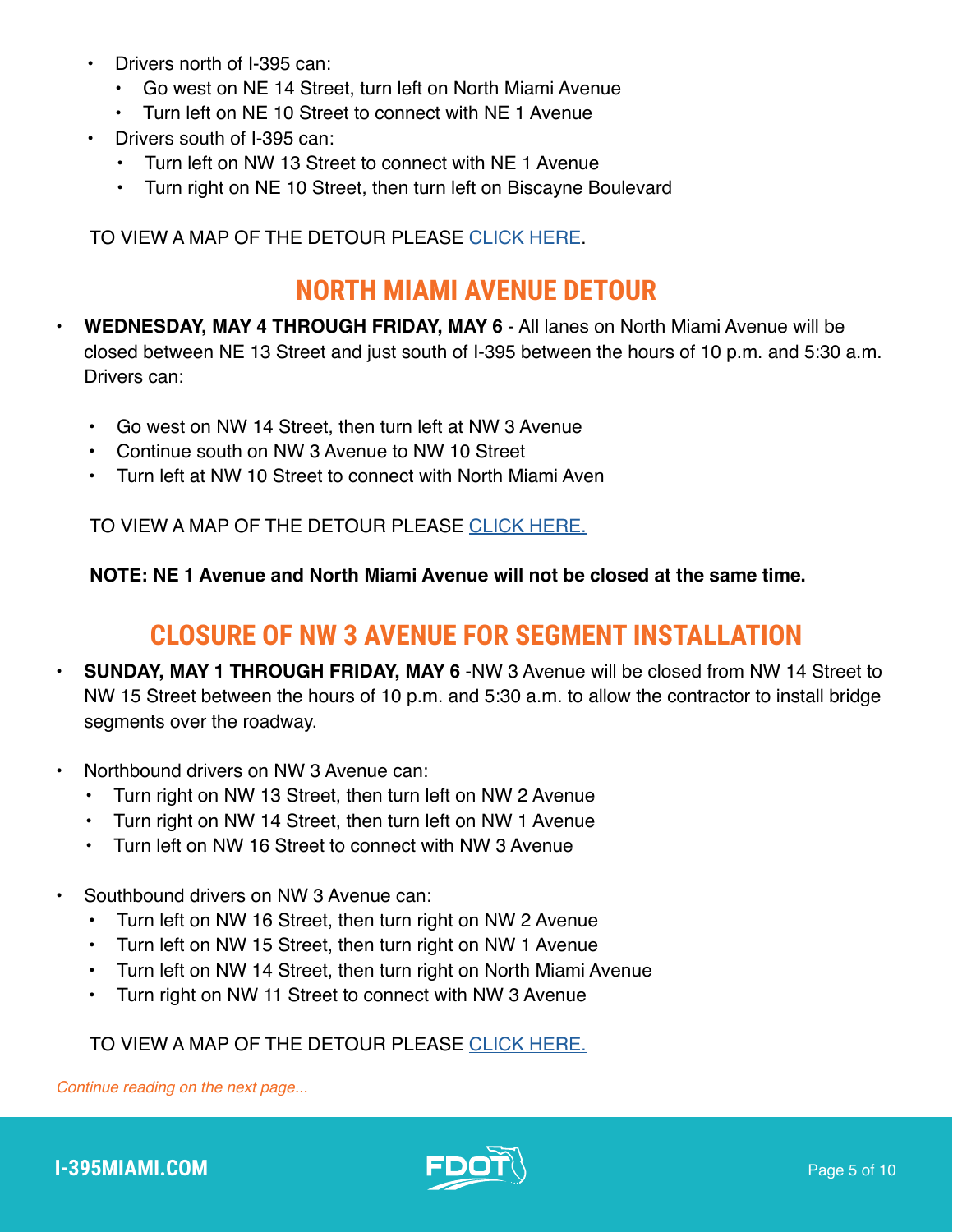#### **FULL CLOSURE OF PARROT JUNGLE TRAIL**

- **• WEDNESDAY, APRIL 27, THURSDAY, APRIL 28, SUNDAY, MAY 1 AND MONDAY, MAY 2** All lanes on Parrot Jungle Trail in Watson Island will be closed underneath the MacArthur Causeway as scheduled below to allow the project contractor to install a foundation for an overhead electronic message sign. One lane will be closed one hour prior to the full closure each night.
	- **• WEDNESDAY, APRIL 27 12:30 A.M. TO 6:30 A.M.**
	- **• THURSDAY, APRIL 28 12:30 A.M. TO 6:30 A.M.**
	- **• SUNDAY, MAY 1 12:30 A.M. TO 6:30 A.M**
	- **• MONDAY, MAY 2 8 P.M. TO 6:30 A.M.**
- Drivers on westbound MacArthur Causeway heading to the south side of Watson Island can:
	- Continue west on MacArthur Causeway and exit at the Biscayne Boulevard ramp
	- Turn left at Biscayne Boulevard, then turn left onto the MacArthur Causeway entrance ramp
	- Continue east on MacArthur Causeway and turn right onto Parrot Jungle Trail after passing the Miami Children's Museum
- Drivers on eastbound MacArthur Causeway heading to the north side of Watson Island can:
	- Continue east on MacArthur Causeway and make a U-turn at the signalized intersection at Fountain Street
	- Go west on MacArthur Causeway and enter Parrot Jungle Trail

TO VIEW A MAP OF THE DETOUR PLEASE [CLICK HERE.](https://i395-miami.com/alerts/details/alert-395-FULL-CLOSURE-OF-PARROT-JUNGLE-TRAIL-Map.pdf)

## **LONG-TERM CLOSURE OF NW 1 PLACE**

• NW 1 Place from NW 13 Street to NW 14 Street will remain continuously closed until further notice to allow the contractor to work on bridges over the roadways.

TO VIEW A MAP OF THE DETOUR PLEASE [CLICK HERE](https://www.i395-miami.com/alerts/details/NW1PLACE-SegDetour.pdf)

#### **CLOSURE OF NW 14 TERRACE**

• NW 14 Terrace will be closed from NW 3 Avenue to NW 2 Avenue until further notice to allow the contractor to construct bridge foundations. Drivers can use NW 15 Street as an alternate.

#### **CLOSURE OF NW 13 STREET AT NW 1 COURT**

• A section of NW 13 Street at NW 1 Court will be closed until further notice. The closure will allow the contractor to construct bridge caps for the new I-395 bridges.

#### TO VIEW A MAP OF THE DETOUR PLEASE [CLICK HERE](https://i395-miami.com/alerts/details/Alert-395-NW1CT13ST-Map.pdf)

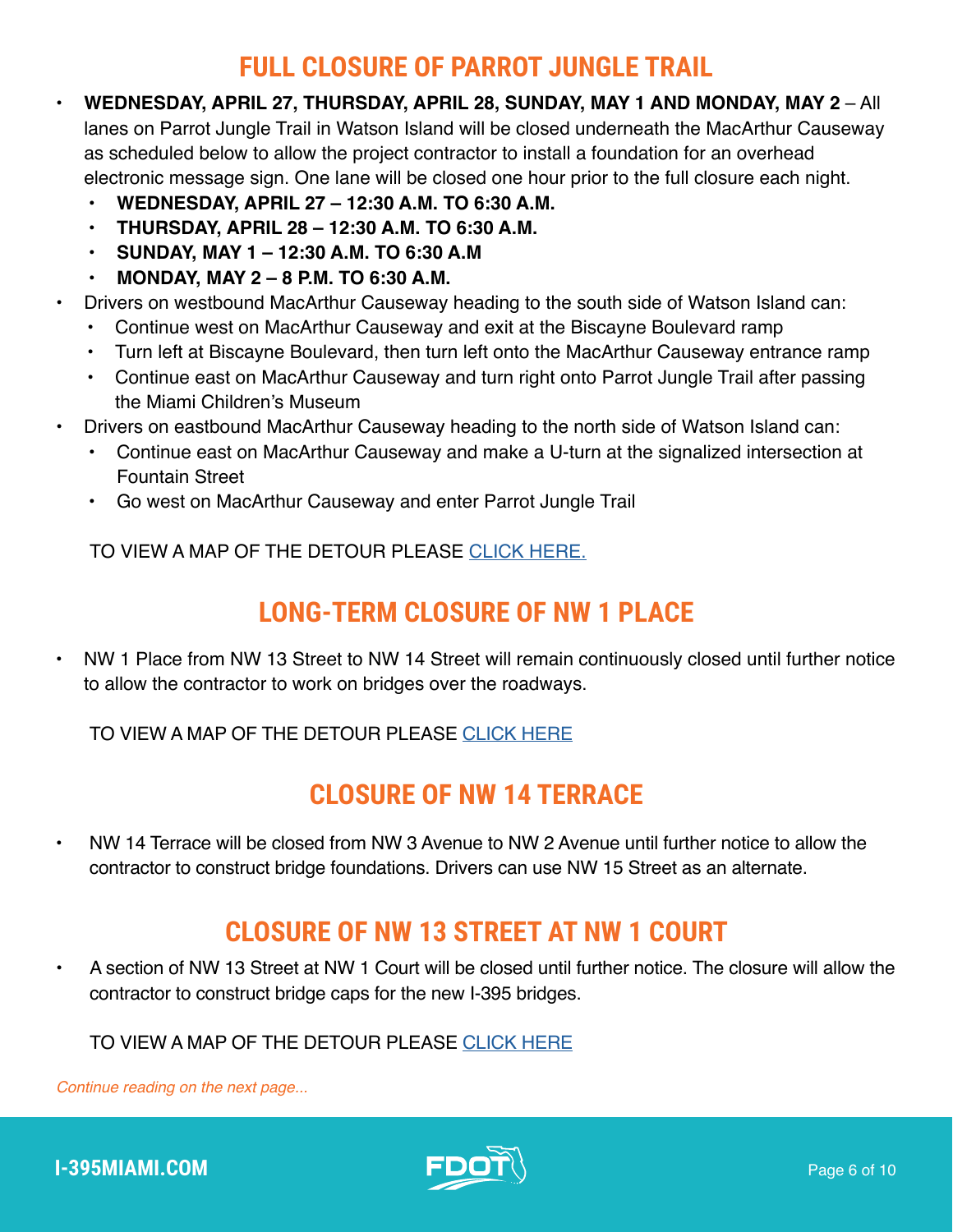#### **LONG-TERM CLOSURE OF NW 1 COURT**

• NW 1 Court from NW 13 Street to NW 14 Street and NW 13 Street from NW 1 Avenue to NW 1 Court will remain continuously closed until further notice to allow the contractor to work on bridges over the roadways.

#### TO VIEW A MAP OF THE DETOUR PLEASE [CLICK HERE](https://i395-miami.com/alerts/details/Alert-395-NW1CT13ST-Map.pdf)

## **SR 836 ONGOING CONSTRUCTION ACTIVITIES**



**Crews slip forming the traffic railing for the widening of the eastbound SR 836 ramp to northbound I-95**

- Ongoing widening activities for the eastbound SR 836 ramp to northbound I-95
- Assembly and installation of the cap/beam lifter in the SR 836 median just west of NW 17 Avenue **(NIGHTTIME FULL CLOSURES OF SR 836 WILL BE IMPLEMENTED AS NEEDED)**
- Bridge widening activities on eastbound SR 836 over NW 14 Street and NW 10 Avenue

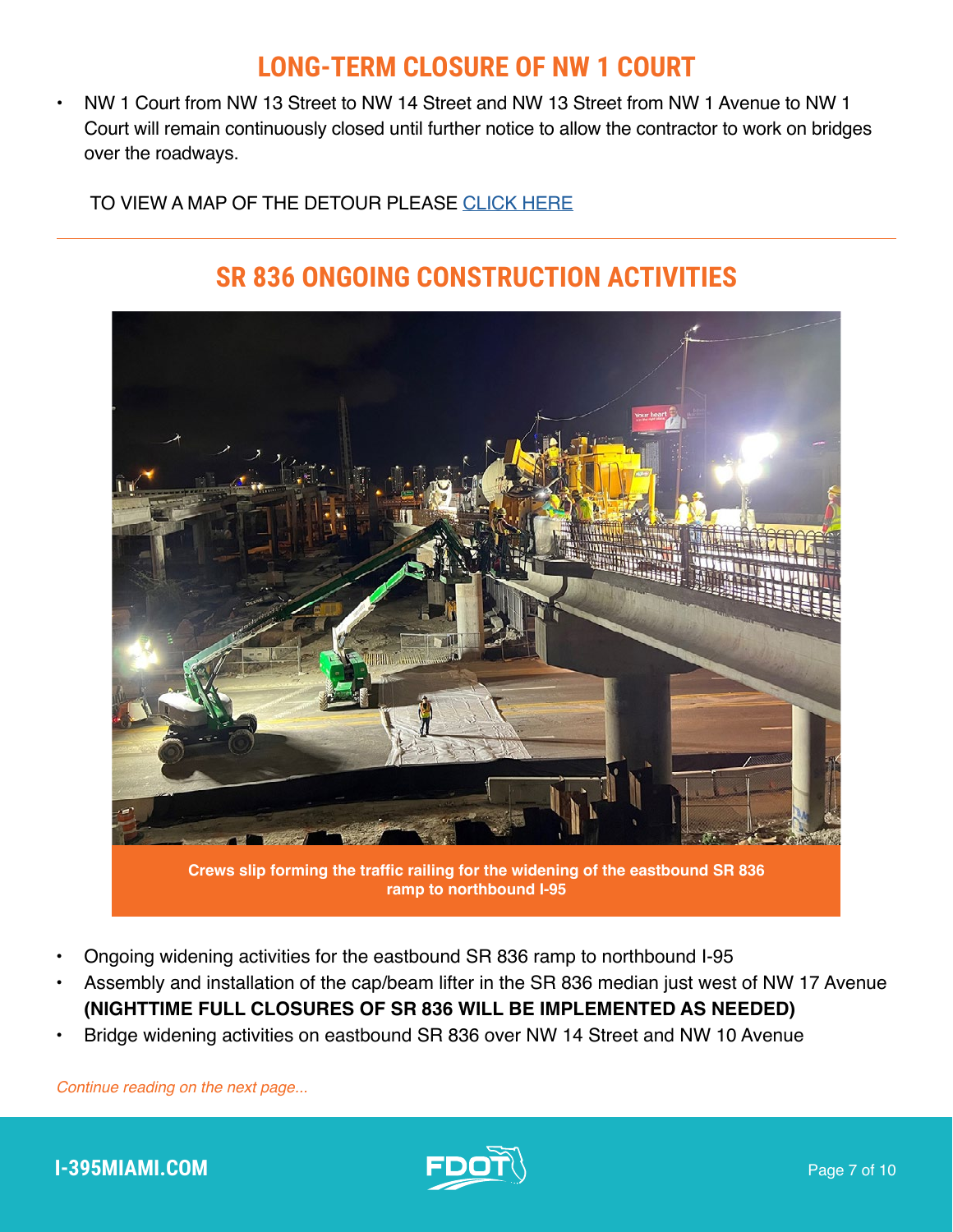- Foundation construction just west of the Miami River under SR 836 in the Grove Park neighborhood
- Driving steel sheets into the ground adjacent to SR 836 from NW 7 Avenue to NW 17 Avenue
- Pier construction in the median area of SR 836 between NW 17 Avenue and the toll gantry and just east of NW 17 Avenue
- Foundation construction at the Richard E. Gerstein Justice Building parking area
- Foundation construction east of NW 17 Avenue and under SR 836
- Ongoing casting of bridge caps

#### **FULL CLOSURE OF EASTBOUND SR 836**

- **• WEDNESDAY, APRIL 27** All eastbound SR 836 travel lanes will be closed between the hours of 11 p.m. and 5:30 a.m.
	- Drivers on eastbound SR 836 can:
		- Exit at the NW 17 Avenue South (Ballpark) ramp, then turn right at NW 17 Avenue
		- Turn left at NW 7 Street
		- Turn left at NW 12 Avenue to connect with eastbound SR 836 ramp

TO VIEW A MAP OF THE DETOUR PLEASE [CLICK HERE](https://www.i395-miami.com/alerts/details/Full-closure-SR836-Map.pdf).

#### **SR 836 LANE CLOSURES**

- **• WEDNESDAY, APRIL 27 THROUGH FRIDAY, APRIL 29 AND MONDAY, MAY 2 THROUGH FRIDAY, MAY 6** - Up to two lanes on eastbound SR 836 from NW 17 Avenue to I-95 will be closed as needed between the hours of 9 p.m. and 5:30 a.m.
- **• WEDNESDAY, APRIL 27 THROUGH FRIDAY, APRIL 29 AND MONDAY, MAY 2 THROUGH FRIDAY, MAY 6** - Up to two westbound lanes on SR 836 from I-95 to NW 17 Avenue will be closed as needed between the hours of 9 p.m. and 5:30 a.m.

#### **EASTBOUND SR 836 RAMP TO NORTHBOUND I-95 DETOUR**

- **• WEDNESDAY, APRIL 27 THROUGH FRIDAY, APRIL 29 AND SUNDAY, MAY 1 THROUGH FRIDAY, MAY 6** - The eastbound SR 836 ramp to northbound I-95 will be closed between the hours of 9 p.m. and 5:30 a.m. Drivers can:
	- Access the southbound I-95/NW 8 Street ramp, then exit at the NW 8 Street/PortMiami ramp
	- Turn left at NW 8 Street
	- Turn left at NW 3 Avenue to access the northbound I-95 ramp

TO VIEW A MAP OF THE DETOUR PLEASE [CLICK HERE](https://i395-miami.com/alerts/details/Alert-395-EB836-NB95-Map.pdf)

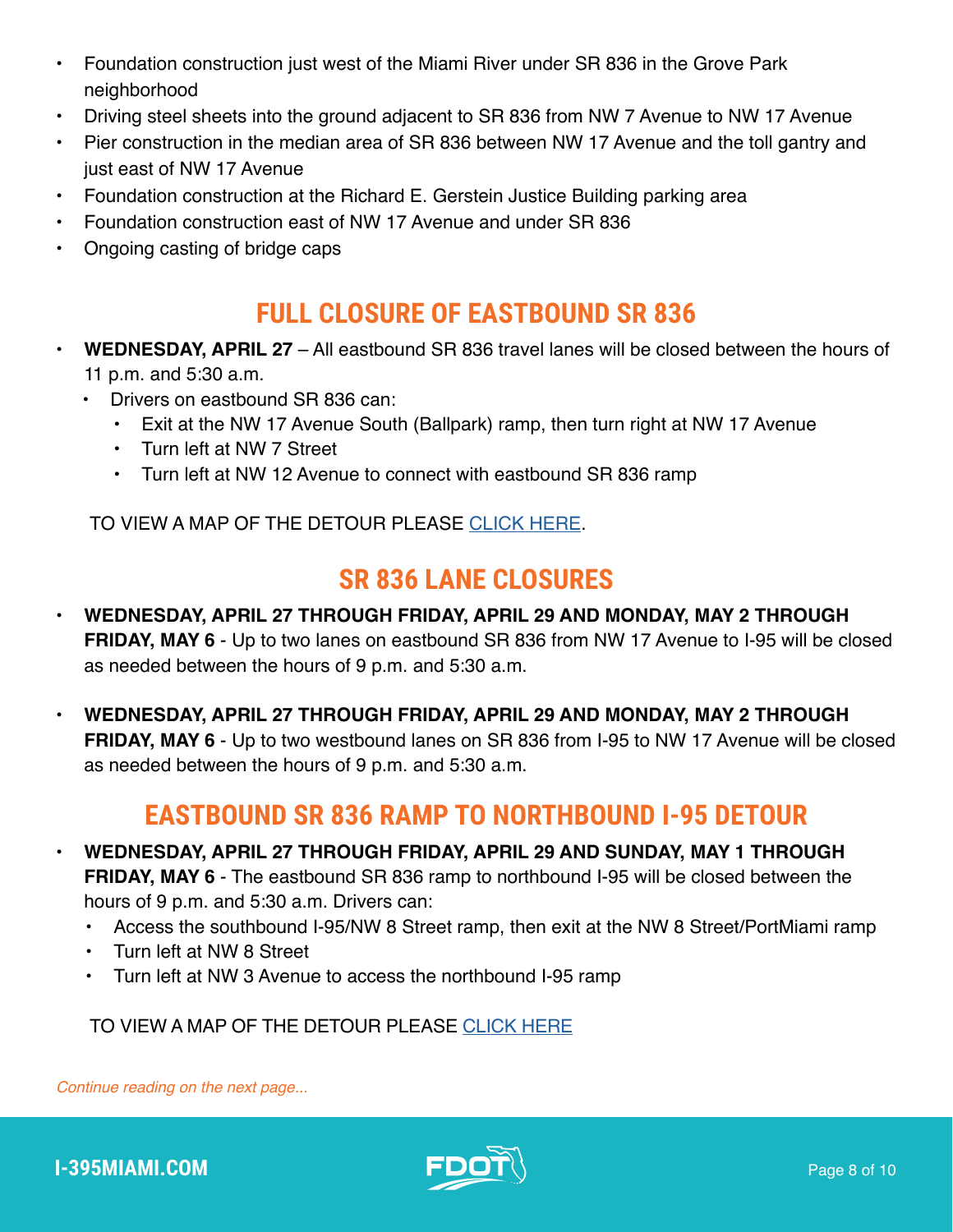#### **NORTHBOUND NW 12 AVENUE RAMP TO EASTBOUND SR 836 DETOUR**

- **• THURSDAY, MAY 5** The northbound NW 12 Avenue ramp to eastbound SR 836 will be closed between the hours of 9 p.m. and 5:30 a.m. Drivers can:
	- Continue north on NW 12 Avenue, then turn left on NW 12 Street
	- Turn right on NW 13 Avenue, then turn right on NW 14 Street
	- Turn right on NW 12 Avenue to access the southbound NW 12 Avenue entrance ramp to SR 836 east

TO VIEW A MAP OF THE DETOUR PLEASE [CLICK HERE](https://www.i395-miami.com/alerts/details/Alert-395-NB12EB836-Map.pdf)

#### **NW 7 AVENUE LANE CLOSURE**

**WEDNESDAY, APRIL 27** - All travel lanes on NW 7 Avenue will be closed, as needed, from NW 17 Street to NW 14 Street between the hours of 10 p.m. and 5:30 a.m.

- Drivers on northbound NW 7 Avenue can:
	- Turn left on NW 14 Street, then turn right on NW 12 Avenue
	- Turn right on NW 20 Street to connect with NW 7 Avenue
- Drivers on southbound NW 7 Avenue can:
	- Turn right on NW 20 Street, then turn left on NW 12 Avenue
	- Turn left on NW 14 Street to connect with NW 7 Avenue
- Drivers on NW 17 Street going south on NW 7 Avenue can:
	- Go west on NW 17 Street, then turn left on NW 9 Avenue
	- Make a slight right onto NW 10 Avenue
	- Turn left on NW 14 Street to connect with NW 7 Avenue

TO VIEW A MAP OF THE DETOUR PLEASE [CLICK HERE.](https://i395-miami.com/alerts/details/Alert-395-7AVE-Map.pdf)

#### **NIGHTTIME CLOSURES OF NW 15 AVENUE AND NW SOUTH RIVER DRIVE UNDER SR 836 FOR BRIDGE WORK**

**• WEDNESDAY, APRIL 27 THROUGH FRIDAY, APRIL 29 AND MONDAY, MAY 2 THROUGH FRIDAY, MAY 6** - NW 15 Avenue and NW South River Drive will be closed as needed under SR 836 as needed between the hours of 9 p.m. and 5:30 a.m..

TO VIEW A MAP OF THE DETOUR PLEASE [CLICK HERE](https://i395-miami.com/alerts/details/Alert-395-15AVESRIVER-Map.pdf)

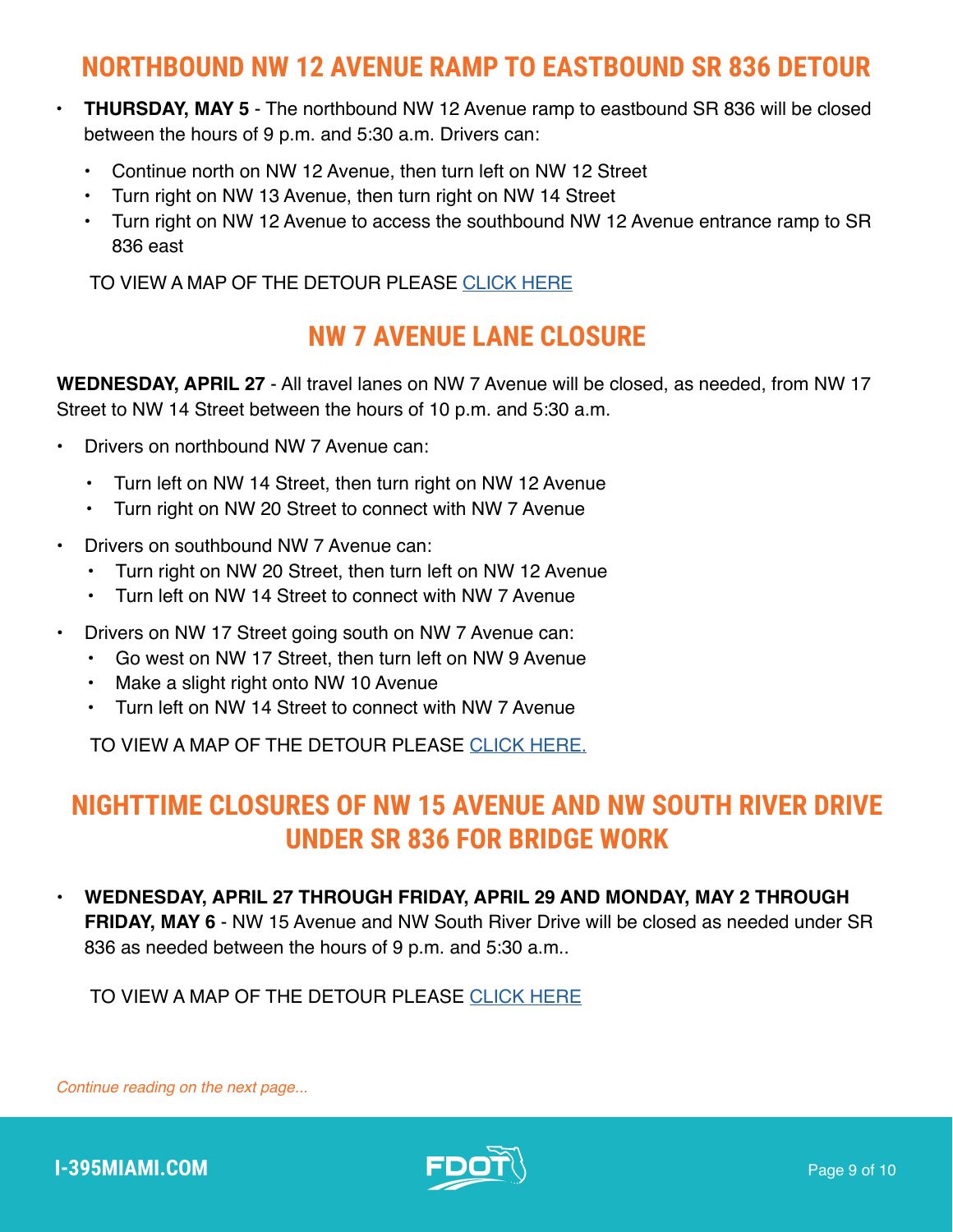## **NW 10 AVENUE DETOUR**

- **• MONDAY, MAY 2 AND TUESDAY, MAY 3** NW 10 Avenue will be closed as needed from NW 13 Street to NW 14 Street starting between the hours of 9 p.m. and 5:30 a.m.
	- Northbound drivers on NW 10 Avenue can:
		- Go east on NW 13 Street
		- Turn left on NW 8 Avenue
		- Turn left on NW 14 Street to connect with NW 10 Avenue
	- Southbound drivers on NW 10 Avenue can:
		- Go east on NW 14 Street
		- Turn right on NW 8 Court
		- Turn right on NW 13 Street to access NW 10 Avenue

TO VIEW A MAP OF THE DETOUR PLEASE [CLICK HERE.](https://i395-miami.com/alerts/details/Alert-395-NW10-Map.pdf)

## **LANE CLOSURES ON NW NORTH RIVER DRIVE/NW 11 STREET**

**• WEDNESDAY, APRIL 27 THROUGH FRIDAY, APRIL 29 AND MONDAY, MAY 2 THROUGH FRIDAY, MAY 6** - One southbound travel lane on NW North River Drive/NW 11 Street will be closed between the hours of 9 a.m. and 3:30 p.m.